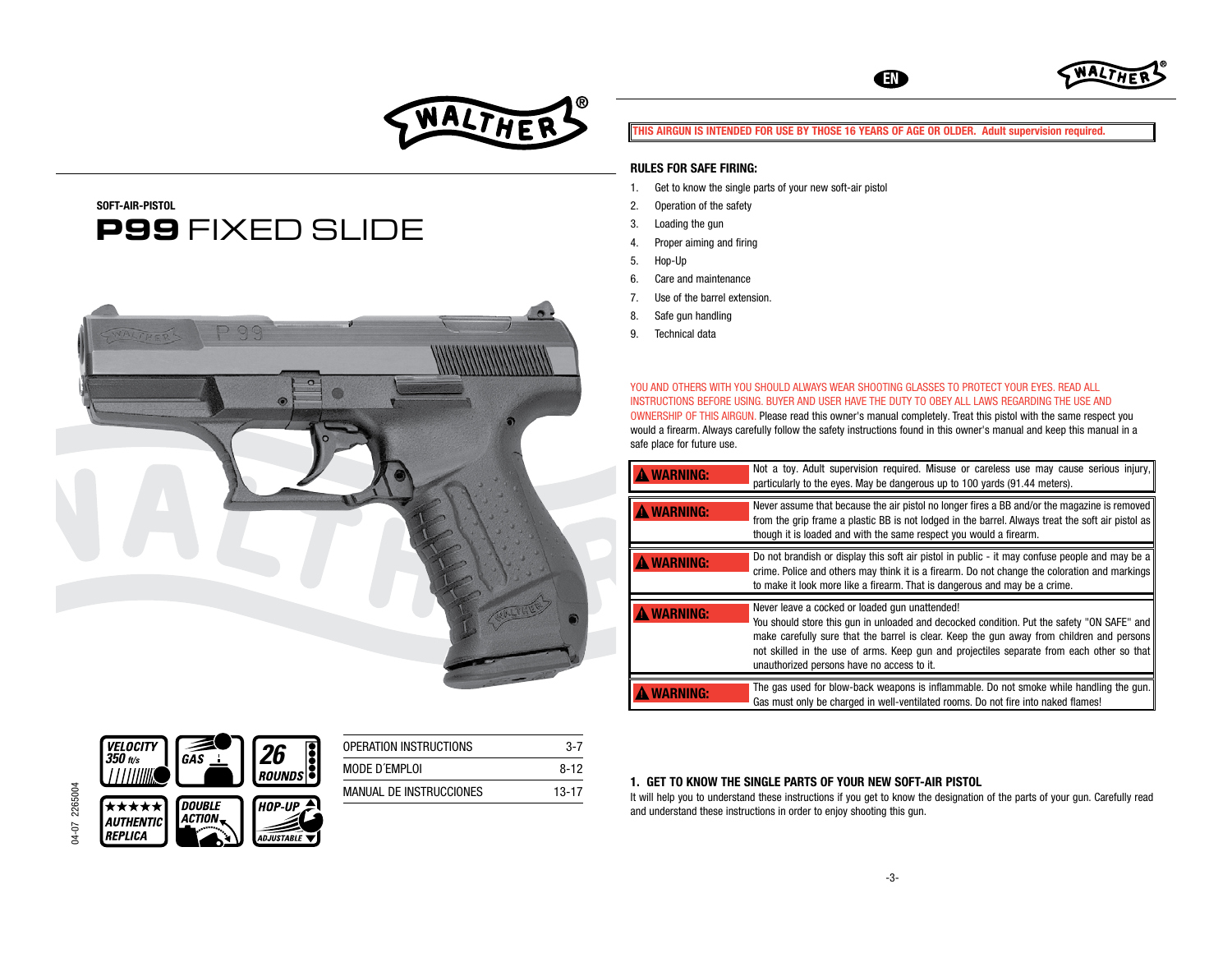



 $(2)$ 





**14**

- 1 muzzle
- 2 foresight
- 3 slide
- 4 handle plate
- magazine holder
- 5
- 6 trigger
- 7 saftey
- 9 mounting rail 10 loading port
- 11 magazine follower
- 12 valve
- 13 gas charging hole 14 barrel extension

8 dismounting pin

## 2. OPERATION OF THE SAFETY

- The gun is "ON SAFE" when the safety button on the left side of the gun is slightly protruding. When you put the safety "ON SAFE" make sure that you press it fully home (2).
- To put the safety "OFF SAFE", press the safety button to the right until the edge of the safety is flush with the slide (1) on the left side of the airgun.

Note: With the safety engaged, the trigger is blocked.

**A** WARNING: You should make it a habit to leave the safety always in the "ON SAFE" position until you really intend to fire.

**1**

## 3. LOADING THE GUN

## 3.1 Removing the magazine:

To remove the magazine, press the magazine holder down and remove the magazine.

## 3.2 Charging gas:

Shake the gas container well before charging the airgun.







Keep the magazine in the illustrated position, with the gas charging hole at the top. Keep the gas container vertical and press the charging tube into the gas charging hole. As soon as the tank in the magazine is full there will be a discharge of gas.

# 3.3 LOADING THE MAGAZINE

Pull the follower down and load it with up to 20 BBs as illustrated.



 $\sqrt{3}$ 

Aim at a safe target. Hold the gun in a way that you see rear sight and foresight in one line. The foresight must be right in the centre of the rear sight notch. Now you lift the gun until the lower edge of the bull's eye of the target is on the upper edge of the foresight. Upper edge rear sight upper edge foresight - lower edge target must all be in one line.

wrong: the contract of the contract of the contract of the contract of the contract of the contract of the contract of the contract of the contract of the contract of the contract of the contract of the contract of the con

In case the rear sight is out of adjustment, adjust it as follows: point of impact too far right - turn adjustment screw clockwise point of impact too far left - turn adjustment screw anti-clockwise

## Firing:

- 1. check safety (must be "OFF SAFE")
- 2. pull trigger
- 3. The projectile will be fired.

## 5. HOP-UP

A special system called the "hop-up" has been fitted to the gun. This system causes the projectile to rotate when fired, thus providing a higher rate of energy. This will increase the range by up to 50% and will make shooting more accurate.











**2**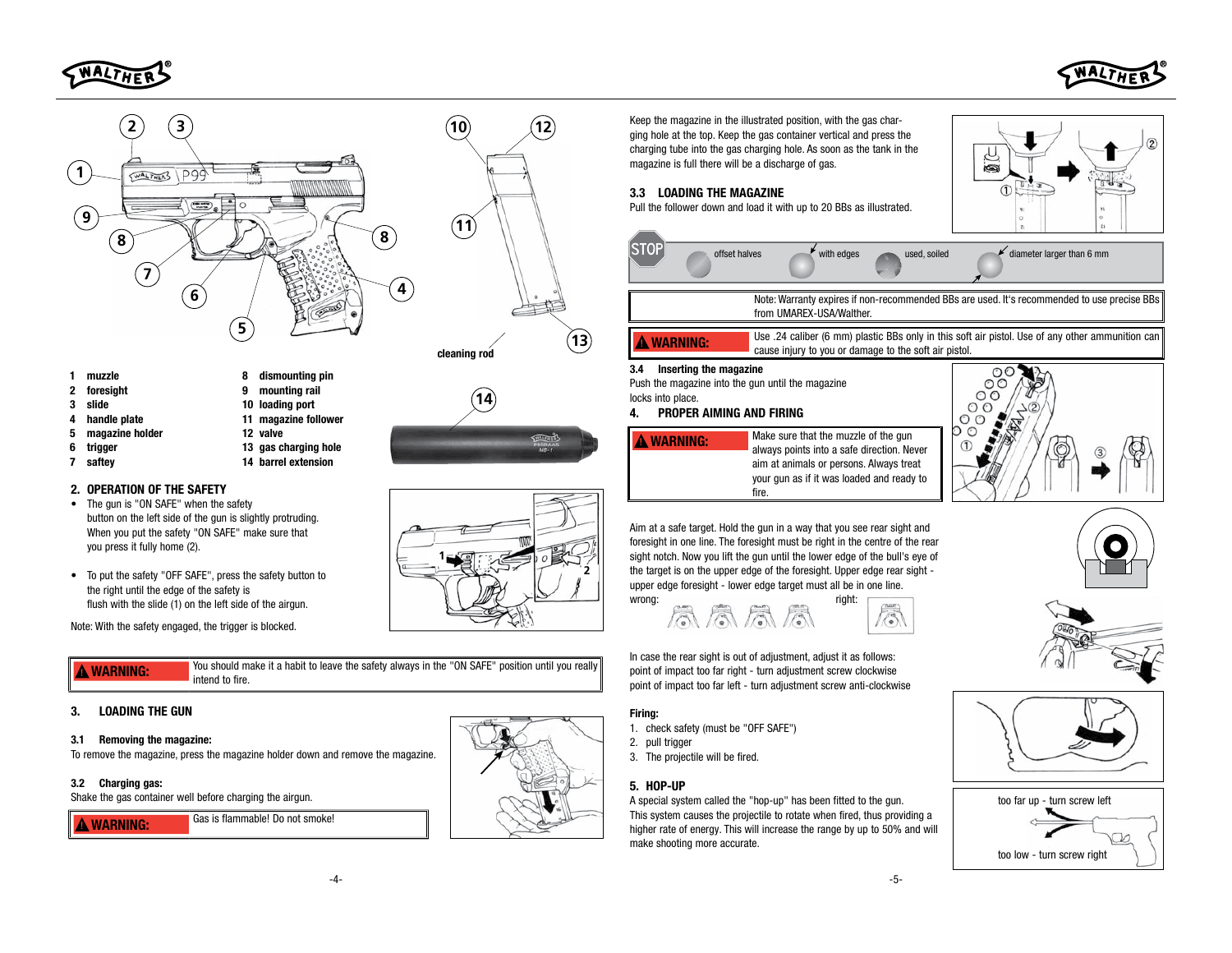

#### Hop-Up Adjsutment

To adjust the Hop-Up, turn the screw to the right by approx. half a turn. Then make the other adjustments up or down (right and left).





## 6. CARE AND MAINTENANCE

Good care and maintenance of the gun will provide you with many years of pleasant shooting with the gun. The metal parts on the outside have to be cleaned from time to time. Use a soft cloth slightly dampened with gun oil.

**A WARNING:** Never attempt to clean the gun without having put the safety to "safe" first, remove the magazine and check the barrel, it must be clear.

#### 6.1 Unloading

Remove the magazine. Remove the BBs from the magazine until the follower is visible at the loading port.



Push a cleaning rod through the barrel. This would cause a BB left in the barrel to fall out through the magazine well.

To discharge the gas tank, use a pin to press the valve stud until all gas is discharged. Take care to point away from yourself and do not

point discharge hole towards others around you.



7. USE OF THE BARREL EXTENSION Attach the barrel extension as illustrated



#### 8. SAFE GUN HANDLING

You should be fully familiar with the proper and safe handling of your gun. Bear in mind that your new gun features a high muzzle velocity, this requires extra care. In respect to the basic rules of safe gun handling it is to be understood that simply touching the gun is to be interpreted as gun handling.

- Always treat a gun as if it was loaded.
- Always put the safety of a gun to "ON SAFE" when loading it so that there can be no unintentional discharge. Keep your finger away from the trigger, it should be straight and should rest on the trigger guard. The trigger is only to be touched when you are absolutely sure you can fire in a safe direction.
- Only use the kind of projectiles suitable for your gun.
- Always keep the muzzle pointed in a safe direction.
- This gun may only be discharged in your own house, on authorized shooting ranges and inside enclosed private property. It is to be made sure that no projectile can leave the enclosed property.
- The maximal range of the projectiles may exceed 150 metres, think about what you may hit before shooting.
- Never transport a loaded gun. Only load your gun when you intend to fire it.
- Never aim your airgun at persons or animals. Avoid ricochets. Never fire at smooth, hard surfaces or water.
- Before you discharge your gun, make sure that target and surrounding area are safe.
- Always check your gun before you transport it or take it over from another person, it must be unloaded.
- Make sure that you always have full control over the muzzle of your gun, even if you stumble or fall down.
- Safety shooting glasses should always be worn when firing the gun.
- Always store your gun in a safe place and in unloaded condition. Unauthorized persons (persons not familiar with the use of weapons, children and minors) must not have access to it, ammunition is to be kept in a separate place.
- The gun together with its operating instructions may only be handed over to persons who have reached the age of 16 (or older) and who are fully familiar with the handling of it.
- Modifications or repairs of weapons are only to be performed by authorized agencies or by a skilled gunsmith.
- Never leave a loaded gun unattended.
- Only unloaded weapons are to be handed over to another person.

#### 9. TECHNICAL DATA

| Action:                    |                                                    | Soft-Air-gun with gas actuation |                                        |                                    |                     |                 |  |
|----------------------------|----------------------------------------------------|---------------------------------|----------------------------------------|------------------------------------|---------------------|-----------------|--|
| Cal.:                      |                                                    | $.24(6 \text{ mm } BB)$         |                                        |                                    |                     |                 |  |
| Energy                     | 0,7 Joule                                          |                                 |                                        |                                    |                     |                 |  |
| Weight:                    |                                                    | $1, 5 - 1, 6$ lbs               |                                        |                                    |                     | <b>VELOCITY</b> |  |
| Reach:                     |                                                    | max. 175 yds. (150 m)           |                                        |                                    |                     |                 |  |
|                            |                                                    |                                 |                                        |                                    |                     |                 |  |
| GÃS                        | <b>HOP-UP</b><br><b>ADJUSTABLE</b>                 | <b>WEIGHT</b><br>$1,5$ lbs      | <b>DOUBLE</b><br>ACTION.               | <b>METAL</b><br><b>BARREL</b>      | 6<br>mm<br>SOFT-AIR |                 |  |
| <b>Heavy</b><br><b>MAG</b> | *****<br><i><b>AUTHENTIC</b></i><br><b>REPLICA</b> | <b>ALENGTH</b><br>.,<br>7 inch  | <b>REAR SIGHT</b><br><b>ADJUSTABLE</b> | <b>METAL</b><br>PARTS <sup>®</sup> | 2b<br><b>ROUNDS</b> |                 |  |